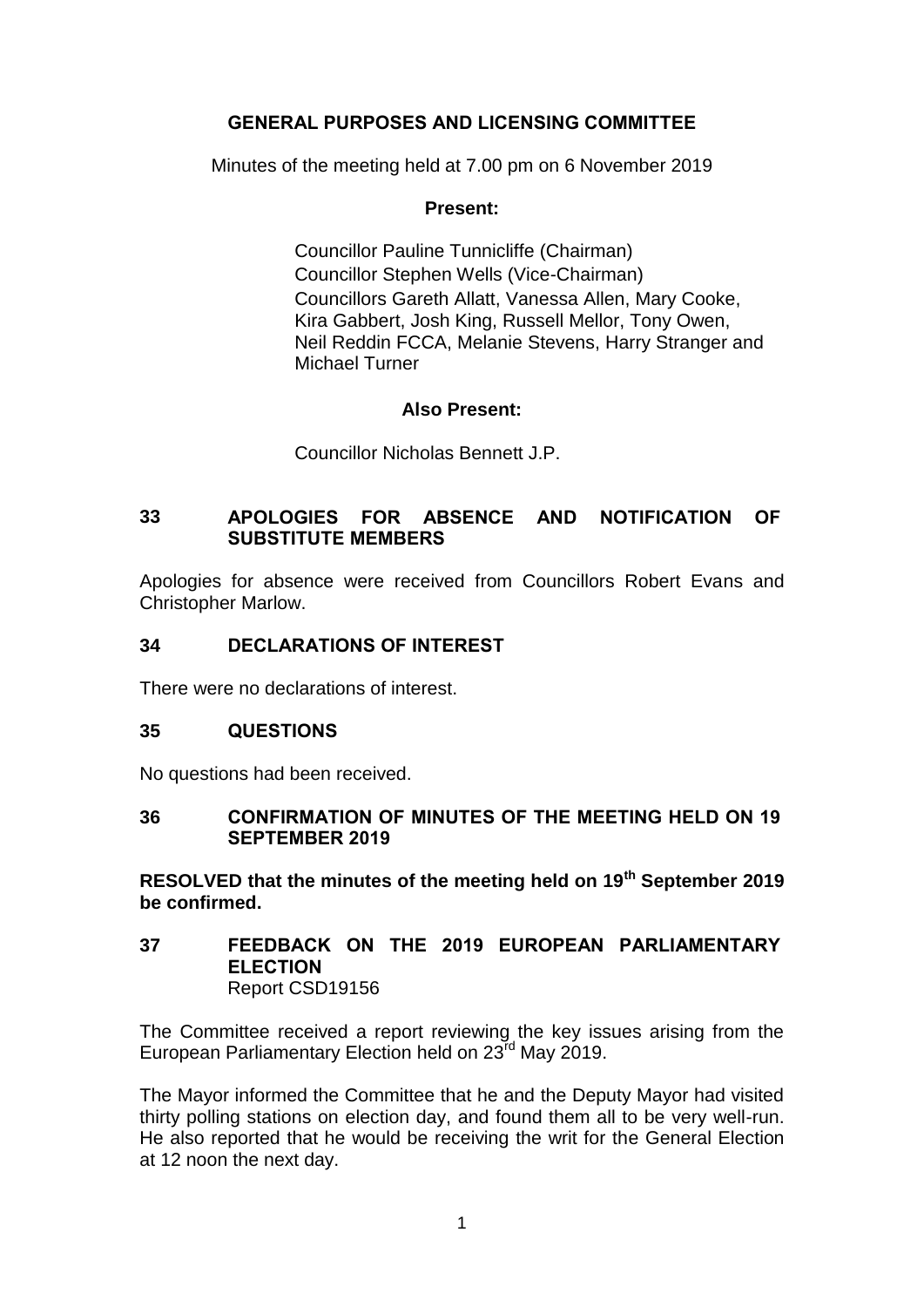#### *General Purposes and Licensing Committee 6 November 2019*

Members thanked the Electoral Services Manager and her Team for an excellent report and a well-conducted election.

## **RESOLVED that the content of the report be noted.**

## **38 REVIEW OF POLLING DISTRICTS AND POLLING PLACES 2019** Report CSD19157

The Committee were advised of the recommendations of the Returning Officer following a review of all polling districts and polling places in the borough.

It was clarified that the aim was to have no more than 2,000 electors per polling station, but there could be more than one polling station at each polling place. The Boundary Commission's draft proposals for new ward boundaries in 2022 would potentially require new polling stations to be found, but existing locations would be used as far as possible. The new boundaries might assist in finding suitable locations to replace the current portakabin arrangements in two locations.

The electoral register for the General Election had been published on 1<sup>st</sup> November. Contingency plans were in place for postal votes in the General Election should the threatened postal workers strike go ahead in December. These involved employing the staff from the canvass to deliver postal votes, and using locations such as libraries and polling stations to collect them.

In response to a question about tellers having to stand out in the cold for the forthcoming December election, it was confirmed that the majority of polling places had some form of lobby or entrance corridor where tellers could stand, as long as they did not enter the polling station. There were some polling places where this was not available, but the rules were clear that tellers could not enter the polling station.

A Member commented that using the Kent County Cricket Club ground in Beckenham for the count worked well. It was confirmed that this would continue to be used as the borough's count venue, except for London elections which were coordinated centrally at the Excel Centre.

# **RESOLVED that**

## **(1) The outcome of the review and the consultation undertaken be noted.**

**(2) The proposals and recommendations of the Returning Officer set out in the report and Appendix 3 be approved with effect from the publication of the revised Register of Electors on 1st December 2019.**

**(3) It is noted that, following the final recommendations of the Local Government Boundary Commission's Electoral Review (due early to mid-2020) a further and more thorough review of the polling districts and**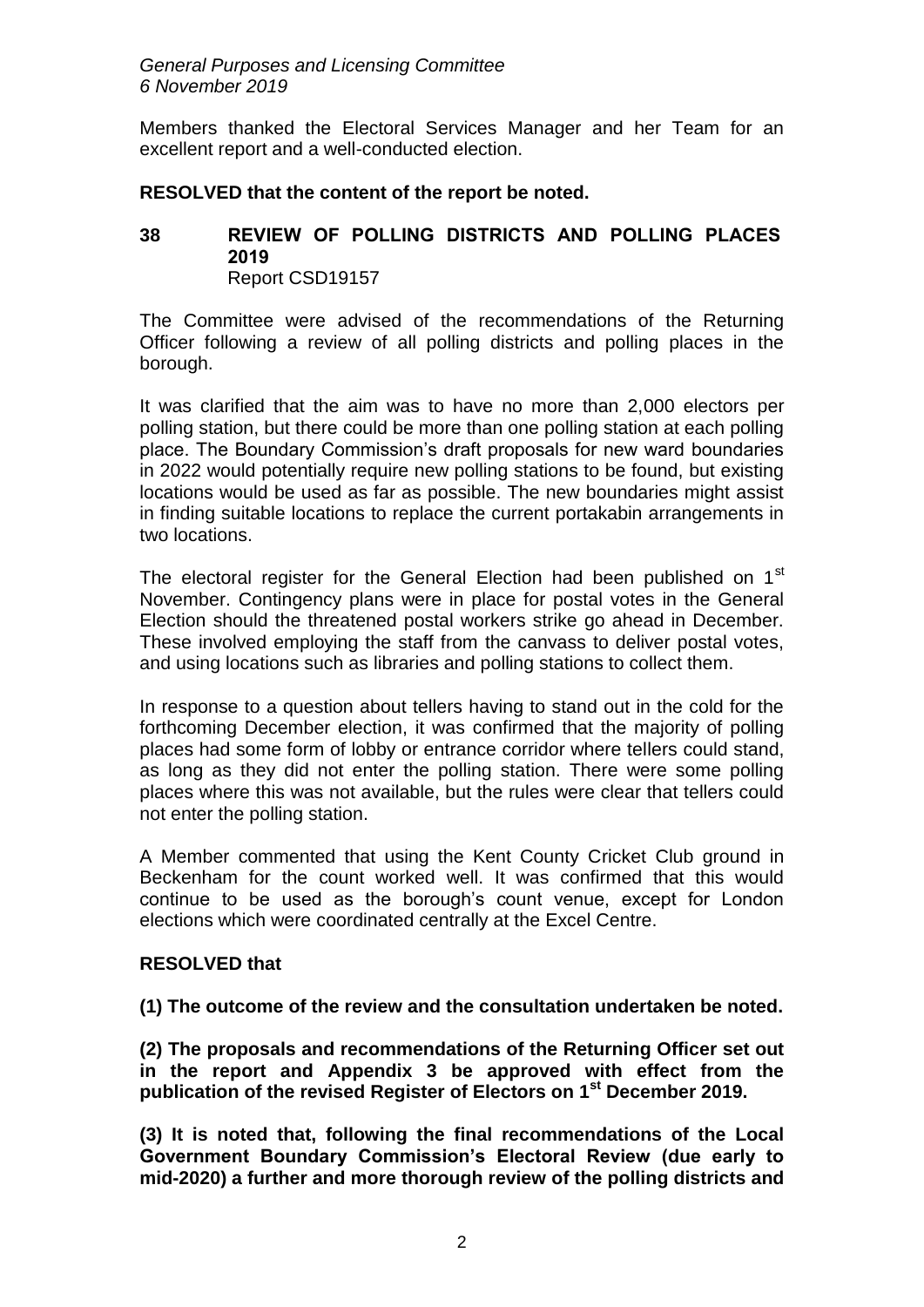**polling places will be undertaken before the next compulsory review is required.** 

# **39 TEACHER PAY POLICY - CENTRALLY BASED STAFF**

From 1<sup>st</sup> September 2019 revised arrangements had come into force in relation to Teachers' Pay and Conditions through the publication of the statutory 2019 school Teachers' Pay and Conditions document. The report set out the main changes and three options for applying the statutory pay uplifts. It was recommended that Option B be approved - this was to uplift all scales in the salary ranges, not only the minimum and maximums, but also the intervening points, by 2.75%. This was the costliest option, but would ensure that all teachers received a consistent percentage increase and would assist in terms of recruitment and retention.

## **RESOLVED that**

**(1) The report be noted and Option B be agreed in respect of Centrally Based Teaching staff.**

**(2) Officers be authorised to uplift pay scales within the current Pay Policy accordingly and to implement the new policy with effect from 1st September 2019.** 

### **40 ANNUAL COMPLAINTS REPORT AND ANNUAL LOCAL GOVERNMENT AND SOCIAL CARE OMBUDSMAN'S LETTER 2018/19**

The Council produced an Annual Complaints Report setting out statistics on the complaints it received, and the Committee received the report for 2018/19. The report also provided oversight of the annual Local Government and Social Care Ombudsman's letter, which summarised the complaints and enquiries received by the Ombudsman about Council for the year ending 31<sup>st</sup> March 2019.

The Chairman and other Members commented that the Council performed well and received relatively few complaints. The most common causes of complaints were categorised as being about quality of service or lack of action. Members queried what lack of action might actually mean - it could include cases where the Council had decided not to take action, or where there was poor communication of the Council's position. One area which did need to improve was responding to internal stage 1 complaints within target times, where performance was around 50%. Performance on responding to Ombudsman complaints had been driven up to 97% and although it was accepted that some complaints were complex there was no reason why most stage 1 complaints could not achieve similar performance. A new complaints training course for officers had been put together, and an update to the corporate complaints IT system from April 2019 meant that better monitoring tools were available for senior managers.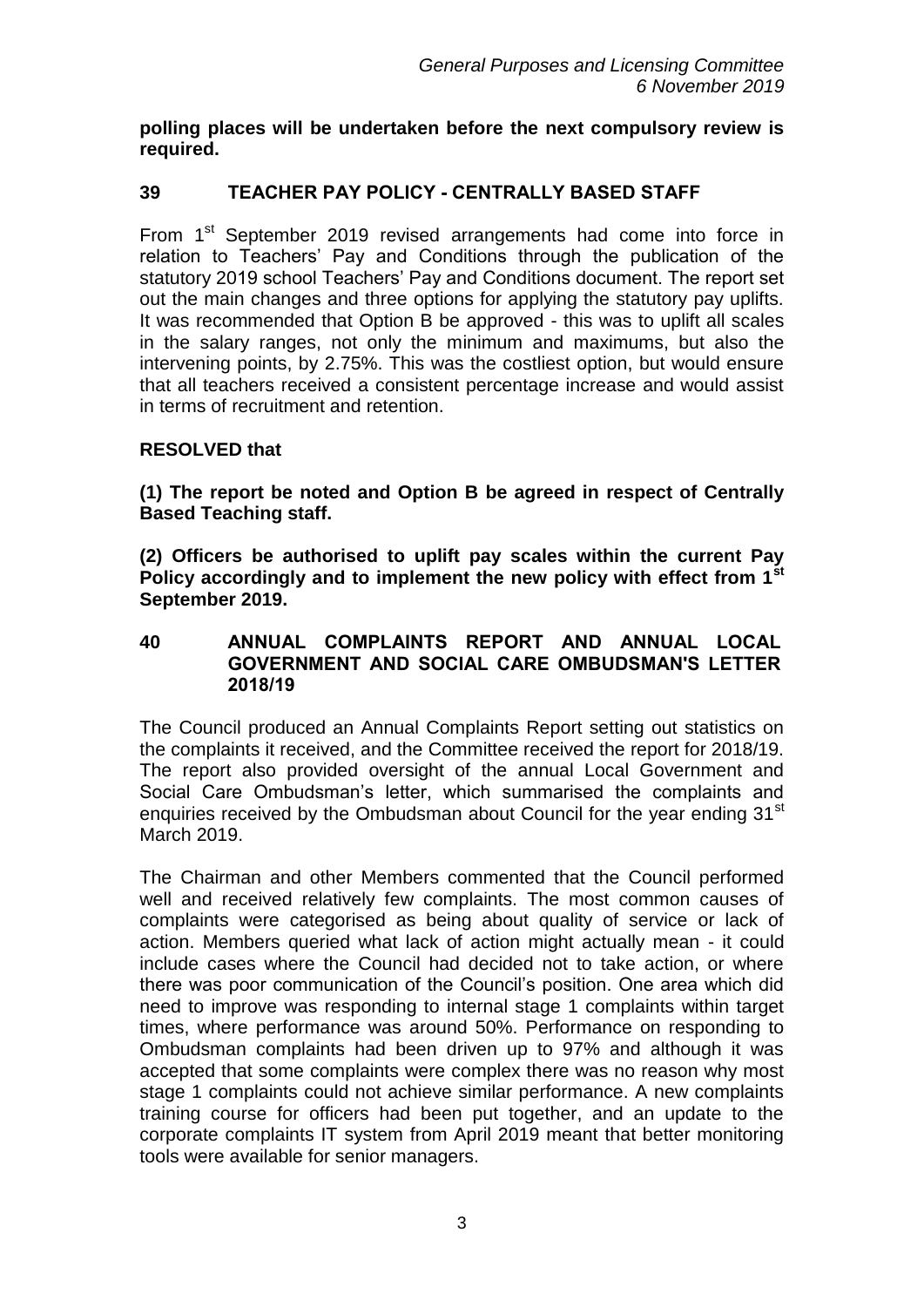*General Purposes and Licensing Committee 6 November 2019*

It was confirmed that it was each service that responded to complaints. The Corporate Complaints Team provided support and quality assurance, and encouraged consistency and adherence to corporate standards. A Member suggested that more comparative data was required from previous years, as well as information about complaints processes in each department (there were slightly different procedures in Environment and Public Protection) another Member commented that most complaints received by Councillors seemed to be about environmental issues. Changes to the IT system meant that comparable data was only available back to April 2017, but this could be built up in future years.

The report had already been scrutinised by the Adult Care and Health PDS Committee on 17<sup>th</sup> September 2019 and the Children, Education and Families PDS Committee on 8<sup>th</sup> October 2019. The Children, Education and Families PDS Committee had requested that this Committee initiate a review of key areas for complaints, and actions taken in response, across all departments. The Vice-Chairman commented that it was up to each PDS Committee to drill down into their own services to check that complaints were addressed properly, and the Chairman offered to take this up with PDS chairmen.

### **RESOLVED that the report be noted.**

### **41 WORK PROGRAMME AND MATTERS OUTSTANDING** Report CSD19148

The Committee considered its work programme for 2019/20. It was noted that the special meeting proposed for  $28<sup>th</sup>$  November 2019 would definitely be required to deal with a report on the Audit of Financial Statements 2018/19.

It was noted that there would be reports in 2020 on the conduct of the 2019 General Election and on the boundary commission review of electoral arrangements in Bromley.

## **RESOLVED that the report be noted.**

## **42 PENSIONS INVESTMENT SUB-COMMITTEE: MINUTES OF THE MEETING HELD ON 27 AUGUST 2019, EXCLUDING EXEMPT INFORMATION**

The draft minutes of the Pensions Investment Sub-Committee meeting held on 27<sup>th</sup> August 2019, excluding exempt information, were received.

### **43 APPEALS SUB-COMMITTEE: MINUTES OF THE MEETING HELD ON 27 SEPTEMBER 2019, EXCLUDING EXEMPT INFORMATION**

The draft minutes of the Appeals Sub-Committee meeting held on  $27<sup>th</sup>$ September 2019, excluding exempt information, were received.